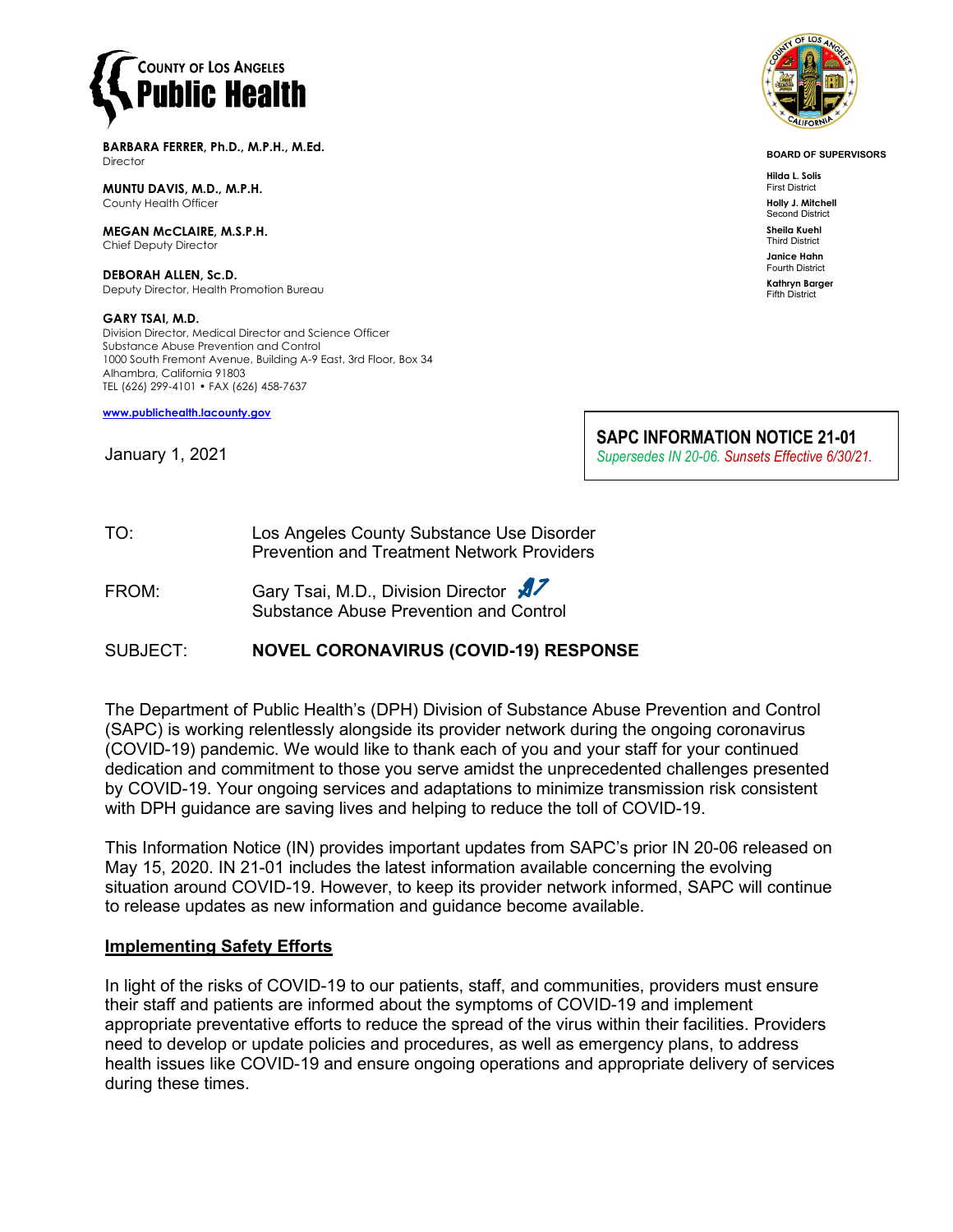Network Providers January 1, 2021 Page 2 of 11

The science and knowledge related to this virus is still evolving even with vaccinations currently underway. As such, providers and particularly frontline staff, must continually stay informed of the COVID-19 situation by reviewing and posting (in common areas) the resources available on the [DPH COVID-19 Webpage](http://publichealth.lacounty.gov/media/Coronavirus/) and SAPC's [Network Providers COVID-19 Webpage.](http://publichealth.lacounty.gov/sapc/providers/covid19/) DPH's Guidance for Residential Substance Use Settings and Guidance for Non-Residential Substance Use Settings contain detailed information and recommendations on current best practices to manage the risks of COVID-19. To ensure your staff and patients are fully informed as well, you must post educational materials on COVID-19 in all relevant threshold languages in common areas at each facility.

Additionally, steps should be taken to continue enhanced sanitation/cleaning efforts and reduce the proximity of individuals to each other, particularly in residential, inpatient, and Recovery Bridge Housing settings. The following essential resources, most of which have been updated since IN 20-06, comply with these expectations and can be downloaded for posting.

| <b>ESSENTIAL COVID-19 RESOURCES</b><br>Check the DPH and SAPC COVID-19 Webpages for Additional Resources |                                                                  |                  |  |
|----------------------------------------------------------------------------------------------------------|------------------------------------------------------------------|------------------|--|
| <b>DPH COVID-19</b><br>Webpage                                                                           | <b>Safer at Home Order - Temporary Targeted</b>                  | Revised 12/30/20 |  |
|                                                                                                          | Home Isolation Order and Information                             | Revised 12/17/20 |  |
|                                                                                                          | Home Quarantine Order and Information                            | Revised 12/17/20 |  |
|                                                                                                          | <b>What You Should Know (Infographic)</b>                        | Revised 06/27/20 |  |
|                                                                                                          | <b>DPH COVID-19 Frequently Asked Questions</b>                   | Revised 12/20/20 |  |
|                                                                                                          | <b>General Cleaning Guidance in Group Setting</b>                | Posted 03/24/20  |  |
|                                                                                                          | <b>Guidance for Non-Residential Substance Use Settings</b>       | Revised 09/17/20 |  |
|                                                                                                          | <b>Guidance for Residential Substance Use Settings</b>           | Revised 09/17/20 |  |
|                                                                                                          | <b>Social and Physical Distancing</b>                            | Revised 10/28/20 |  |
|                                                                                                          | <b>Cloth Facial Coverings</b>                                    | Revised 07/17/20 |  |
|                                                                                                          | <b>Bed Positioning (Infographic)</b>                             | Posted 04/05/20  |  |
|                                                                                                          | <b>Guidance on Proper Grouping (Cohorting) of Residents</b>      | Revised 10/27/20 |  |
|                                                                                                          | Optimize the Supply of Personal Protective Equipment (PPE)       | Revised 10/04/20 |  |
|                                                                                                          | <b>Targeted Testing Guidance Congregate Residential Settings</b> | Posted 06/13/20  |  |
|                                                                                                          | <b>DPH COVID -19 Vaccine Page</b>                                | Revised 12/12/20 |  |
|                                                                                                          | Vaccine Distribution and Other Information                       | Posted 12/12/20  |  |
|                                                                                                          | <b>Vaccine Frequently Asked Questions</b>                        | Posted 12/12/20  |  |
|                                                                                                          | <b>Vaccine Myths</b>                                             | Posted 12/19/20  |  |
| <b>SAPC COVID-19</b><br>Webpage                                                                          | <b>Training on COVID-19</b>                                      | Posted 03/27/20  |  |
|                                                                                                          | <b>COVID-19 FAQ for Prevention Providers</b>                     | Revised 05/15/20 |  |
|                                                                                                          | <b>COVID-19 FAQ for Treatment and DUI Providers</b>              | Revised 07/01/20 |  |
|                                                                                                          | <b>Residential &amp; Recovery Bridge Housing Readiness Tool</b>  | Posted 03/27/20  |  |
|                                                                                                          | <b>COVID-19 Alert Entrance Sign</b>                              | Posted 04/08/20  |  |
|                                                                                                          | Guidance for Alcohol/Drug Use or Recovery During COVID-19        | Posted 06/24/20  |  |
|                                                                                                          | Information Notice 20-009: COVID-19                              | Revised 07/23/20 |  |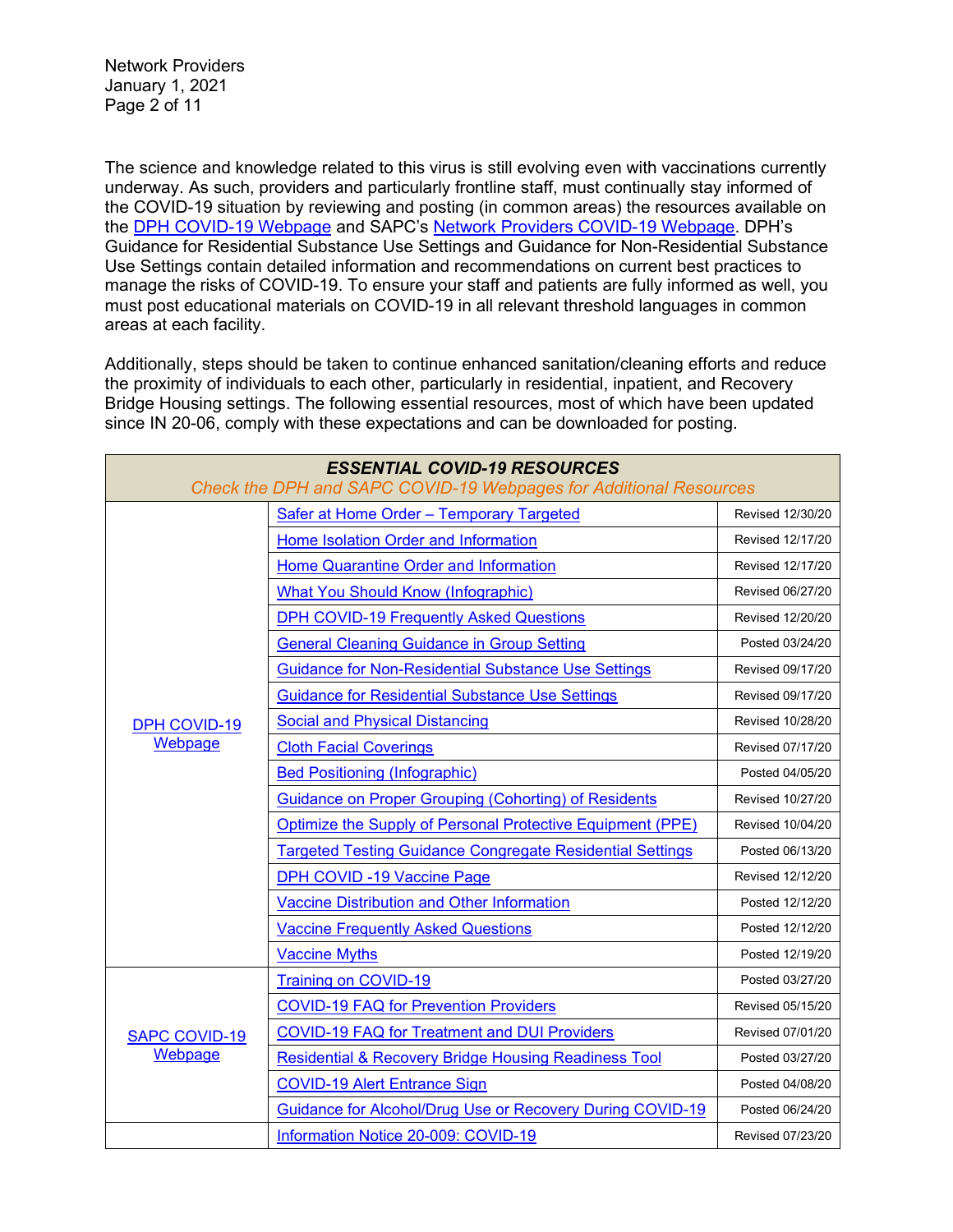| <b>DHCS COVID-19</b><br>Webpage | <b>General Behavioral Health FAQ</b>                      | Revised 07/23/20 |
|---------------------------------|-----------------------------------------------------------|------------------|
|                                 | Driving Under the Influence (DUI) FAQ                     | Revised 07/23/20 |
|                                 | <b>Opioid Treatment Program FAQ</b>                       | Revised 04/23/20 |
|                                 | <b>Medications for Addiction Treatment and Telehealth</b> | Revised 04/07/20 |

# **Assessing for Medical Stability**

To balance substance use disorder (SUD) service needs and community health, individuals who are medically stable still need to be admitted for medically necessary treatment services. This includes individuals who are exhibiting symptoms that overlap with COVID-19 (e.g., cough, fever, shortness of breath) and who could be appropriately isolated in accordance with DPH guidance. The benefits of receiving SUD services may outweigh the risks to both the individual receiving treatment and the community. For example, individuals with un- or under-treated SUDs may not return to care and may suffer morbidity or mortality as a result of their substance use, and/or exacerbate community spread if they were turned away from needed residential SUD treatment as opposed to being isolated in a residential setting. However, medically *unstable* individuals should always be immediately referred to appropriate health care services.

# **Reporting of COVID-19 Positive Cases**

All providers are required to report positive client or staff COVID-19 tests as follows:

- 1. **SAPC**: Report every client or staff who tests positive for COVID-19 to SAPC at any site or level or care by submitting the [Adverse Event Reporting Form](http://publichealth.lacounty.gov/sapc/NetworkProviders/ClinicalForms/AQI/AdverseEventReportingForm.pdf) to [sapcmonitoring@ph.lacounty.gov](mailto:sapcmonitoring@ph.lacounty.gov) within one (1) business day.
- 2. **DPH**: Report three (3) or more client or staff COVID-19 positive tests at any site or level of care (i.e., prevention, treatment, DUI) in a 14 calendar days span to DPH using the following link [www.redcap.link/covidreport](http://www.redcap.link/covidreport) and/or by calling (888) 397-3993 or (213) 240-7821 if internet access is not available.
- 3. **DHCS:** Report every client or staff who tests positive for COVID-19 at any site or level of care (i.e., prevention, treatment, DUI) to the California Department of Health Care Services (DHCS) within one (1) business day to [DHCSLCBcomp@dhcs.ca.gov.](mailto:DHCSLCBcomp@dhcs.ca.gov)

### **Essential Services – Treatment, Driving Under the Influence, and Syringe Exchange**

Your agencies provide essential health care services to the residents of Los Angeles County.<sup>[1,](#page-2-0)[2](#page-2-1)</sup> Additionally, SAPC's Substance Abuse Service Helpline (SASH) and Client Engagement and Navigation Services (CENS) remain open and continue to see a high volume of individuals seeking care. By staying open and accessible during this public health emergency, and diligently implementing DPH health and safety guidelines to reduce COVID-19 transmission, you support those struggling with substance use and their loved ones. As we know, SUDs are chronic and relapsing health conditions that need to be treated despite the understandable concern about how COVID-19 may impact our staff, patients, family, and friends. While our community members may shelter in place during this emergency, their addictions will not.

<span id="page-2-0"></span><sup>1</sup> DHCS Stakeholder Letter, Clarifying the Urgency of Essential Critical Infrastructure Workers

<span id="page-2-1"></span><sup>2</sup> DPH Safer at Home for Control of COVID-19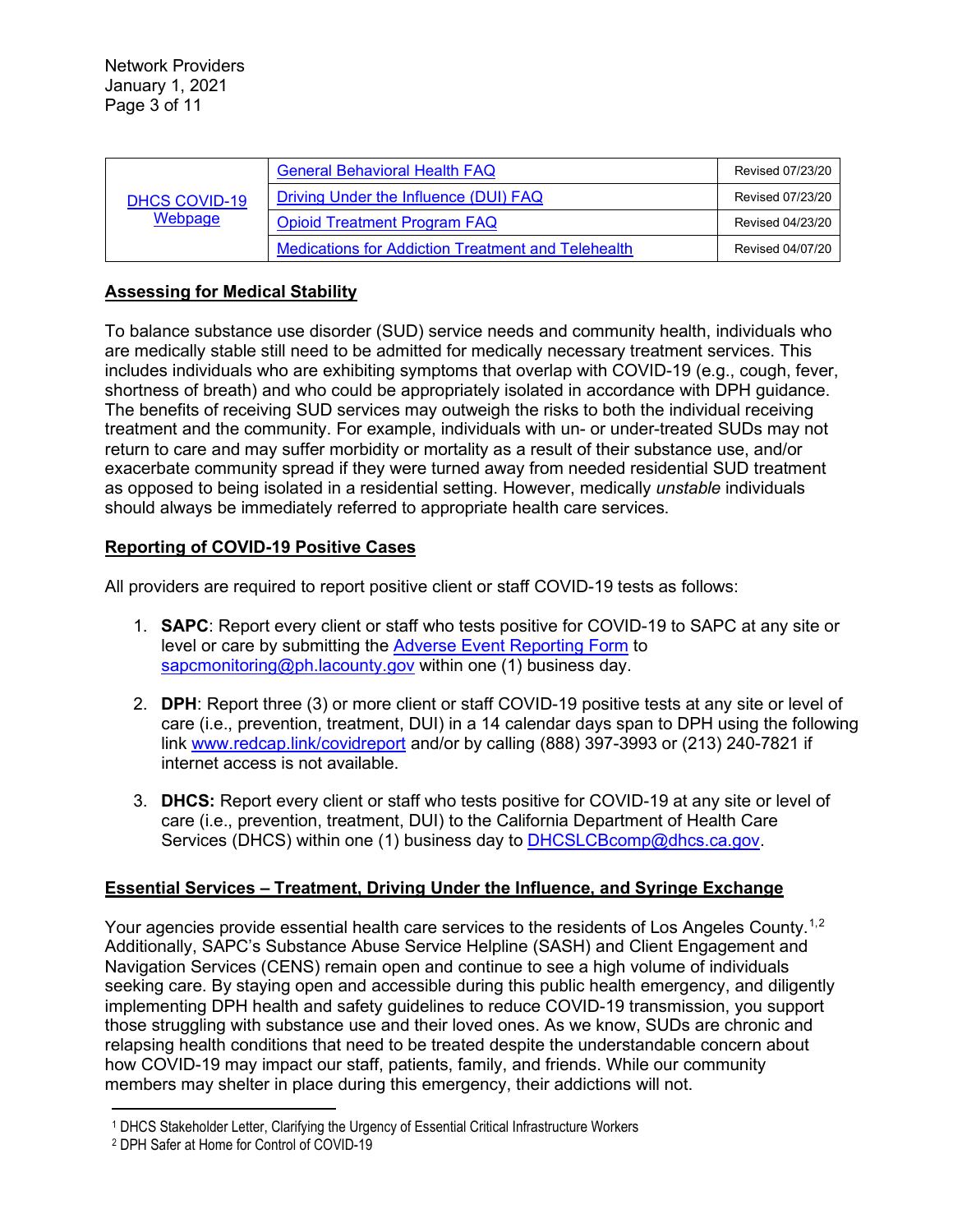Network Providers January 1, 2021 Page 4 of 11

As essential health care services, SUD network providers must ensure that any person eligible for SAPC services seeking treatment can access it, including those who may be symptomatic or positive for COVID-19.

- *Residential, Inpatient, and Recovery Bridge Housing Settings*: We understand that bed capacity may be reduced because symptomatic and COVID-19 positive patients are in isolation or under quarantine. However, vacant beds need to be filled in accordance with the health/social distancing *Guidance for Residential Substance Use Settings*. We also encourage staff in these facilities to use telephone and telehealth service delivery methods (see *Telehealth and Telephone – Flexible Service Options* below), especially for those in isolation or under quarantine, including exploring if prohibitions on personal devices can be safely relaxed during this period.
- *Outpatient Settings*: We encourage your agencies to utilize telehealth (see *Telehealth and Telephone – Flexible Service Options* below) to enable the delivery of services remotely, especially given the expanded State and federal guidance on the use of telehealth during the public health emergency. See *Guidance for Non-Residential Substance Use Settings* for more details.
- *Opioid Treatment Programs (OTP)*: During the COVID-19 emergency period, OTPs may offer take-home dosing at the discretion of the Medical Director if the OTP submits a letter of need to DHCS for review and approval, even if minimum treatment standards are not met. OTPs should consider this option to minimize risks related to the inability to access necessary Medications for Addiction Treatment (MAT) due to COVID-19. The federal Substance Abuse and Mental Health Services Administration (SAMHSA) has also released [guidance](https://www.samhsa.gov/sites/default/files/faqs-for-oud-prescribing-and-dispensing.pdf) that an initial evaluation by telehealth or telephone is now allowed for buprenorphine. For new patients receiving methadone, an in-person medical evaluation is still required, as per SAMHSA. Refer to the OTP FAQ document on the DHCS COVID-19 website and available [SAMHSA guidance](https://www.samhsa.gov/sites/default/files/faqs-for-oud-prescribing-and-dispensing.pdf) for more details.
- *Driving Under the Influence (DUI) and Penal Code 1000 (PC1000)*: Continue delivery of services in the same manner as outpatient settings, including expanded use of telephone and telehealth and modifications for in-person groups as outlined below. Participants who prefer to take a leave of absence (LOA) must be notified it will postpone their date of program completion. The LOA must be documented in each participant's file specifying the reason is due to COVID-19. DUI providers should advise participants requesting a LOA to check with their court of conviction to confirm their proof of completion due date and request an extension from their Court if needed. Per Presiding Judge-elect General Order dated December 31, 2020, progress reports set for January 4, 2021 to January 28, 2021 have been extended for 90 calendar days. Participants can obtain information by contacting their [Court's Call Center](http://www.lacourt.org/newsmedia/ui/pdf/CALLCENTERPHONENUMBERSfinal.pdf) line. Advance appointments for in-person service at the Clerk's Offices and Self-Help Centers are required. Out of custody, misdemeanor pretrial hearings for PC 1000 set for January 4, 2021 to January 28, 2021 are extended for 90 calendar days, unless statutorily required to be held sooner or the defendant does not consent to a continuance. SAPC will temporarily waive the collection of fees from DUI and PC 1000 providers from January 1, 2021 to June 30, 2021. Refer to the DUI Program FAQ document on the DHCS COVID-19 website for more details.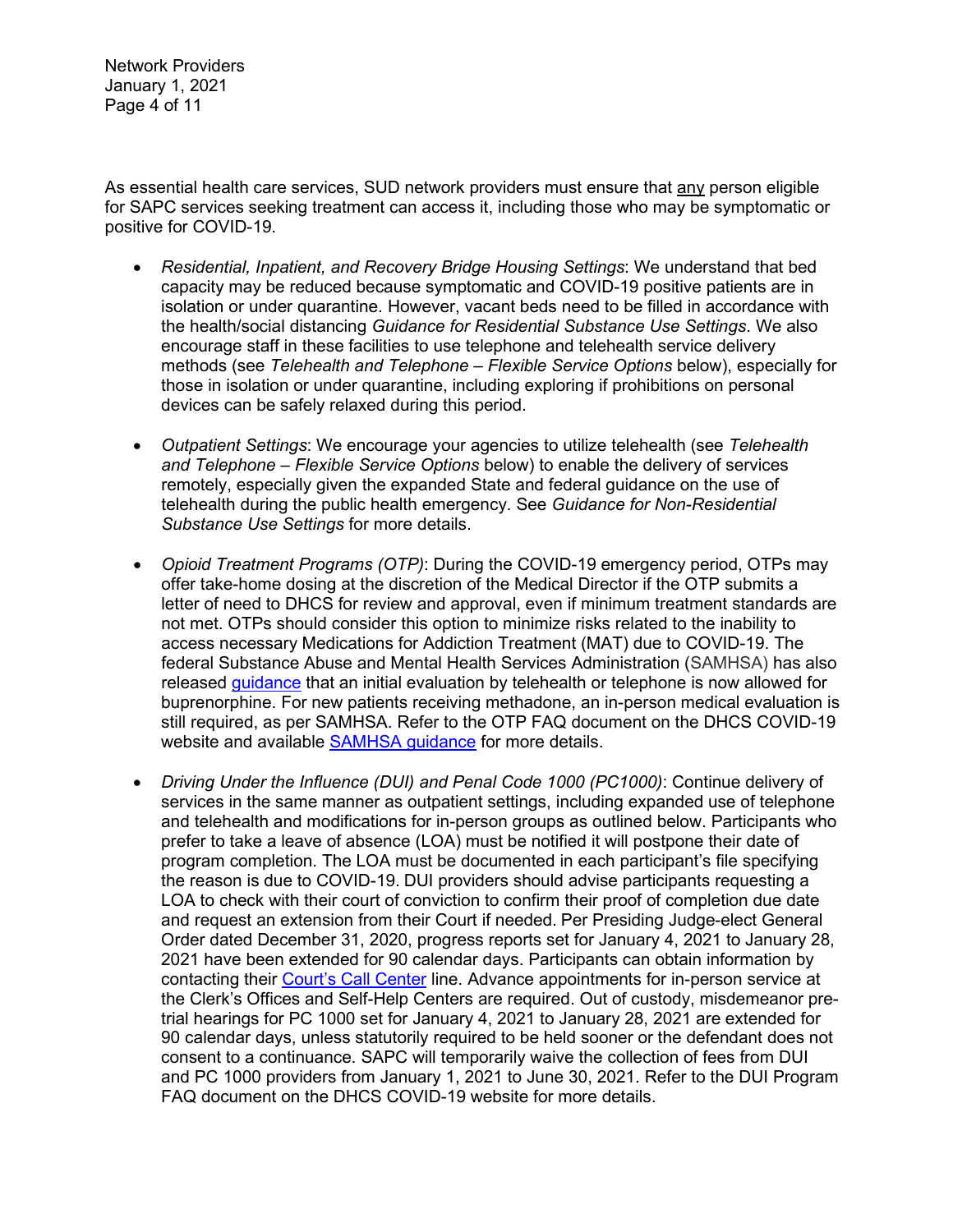- *Syringe Exchange Programs (SEP)*: Continue delivery of needle exchange supplies and services to prevent the transmission of other communicable diseases during this time and ensure availability of overdose prevention medications.
- *Client Engagement and Navigation Services (CENS)*: Continue delivery of navigation and connection services at co-locations where the facility remains open. If a site is closed, submit a request for approval of alternate work location(s) to Nislan Jose at [njose@ph.lacounty.gov.](mailto:njose@ph.lacounty.gov) SAPC will review each request and notify the CENS provider of the determination via email. Telephone or telehealth can temporarily be used for screening, connection, and follow-up during this emergency period if requested by the referring entity. If services are delivered at an alternate location, or services are delivered via telephone or telehealth, make sure this is documented in the notes section of the Service Connection Log.

#### **Non-Essential Services: Modifying Services During Safer at Home Order**

Los Angeles County has issued a revised Targeted Safer at Home Health Officer Order on December 30, 2020 to address the surge in COVID-19 cases, hospitalizations, and deaths, and in accordance with State requirements for the Southern California Region that outlines changes to business operations and requirements for residents. Prevention providers can remain open and continue limited in-person work if ensuring appropriate social/physical distancing, proper infection control, and prioritizing access to critical services. Importantly, group activities via telehealth or telephone are still encouraged. In addition to the platform options under the *Telehealth and Telephone* section below, prevention providers can use public-facing platforms inclusive of Facebook Live, Twitch, TikTok, and similar video communication applications for efforts that are not associated with an individual- or group-based processing/counseling sessions.

As social/physical distancing protocols continue to be enforced for all sectors, we encourage you to use this time for program planning, development, and ensuring service delivery readiness where appropriate. Similar to SAPC Treatment, in-person group activities continue to be allowable as outlined under the *Temporary Limit of Participants for All In-Person Group Activities* section below.

Your work continues to remain critical in addressing the adverse impact of alcohol and drug use on individuals and communities and reducing the likelihood that youth, young adults, and adults need SUD treatment services. See DPH's *Guidance for Non-Residential Substance Use Settings* for more detailed information.

### **Temporary Limit of Participants for All In-Person Group Activities**

In light of escalating COVID-19 cases and the growing need to enhance infection control to relieve overburdened hospitals, unprecedented actions are being taken to mitigate the risks of COVID-19 transmission in our communities. In recognition of the need to balance concerns about transmission risk with the benefits of group activities, groups (including but not limited to group counseling and patient education sessions) must be conducted in accordance with social/physical distancing, face cover, and infection control requirements AND remain limited to no more than ten (10) individuals including staff and patients/participants. Importantly, group activities via telehealth or telephone are still encouraged.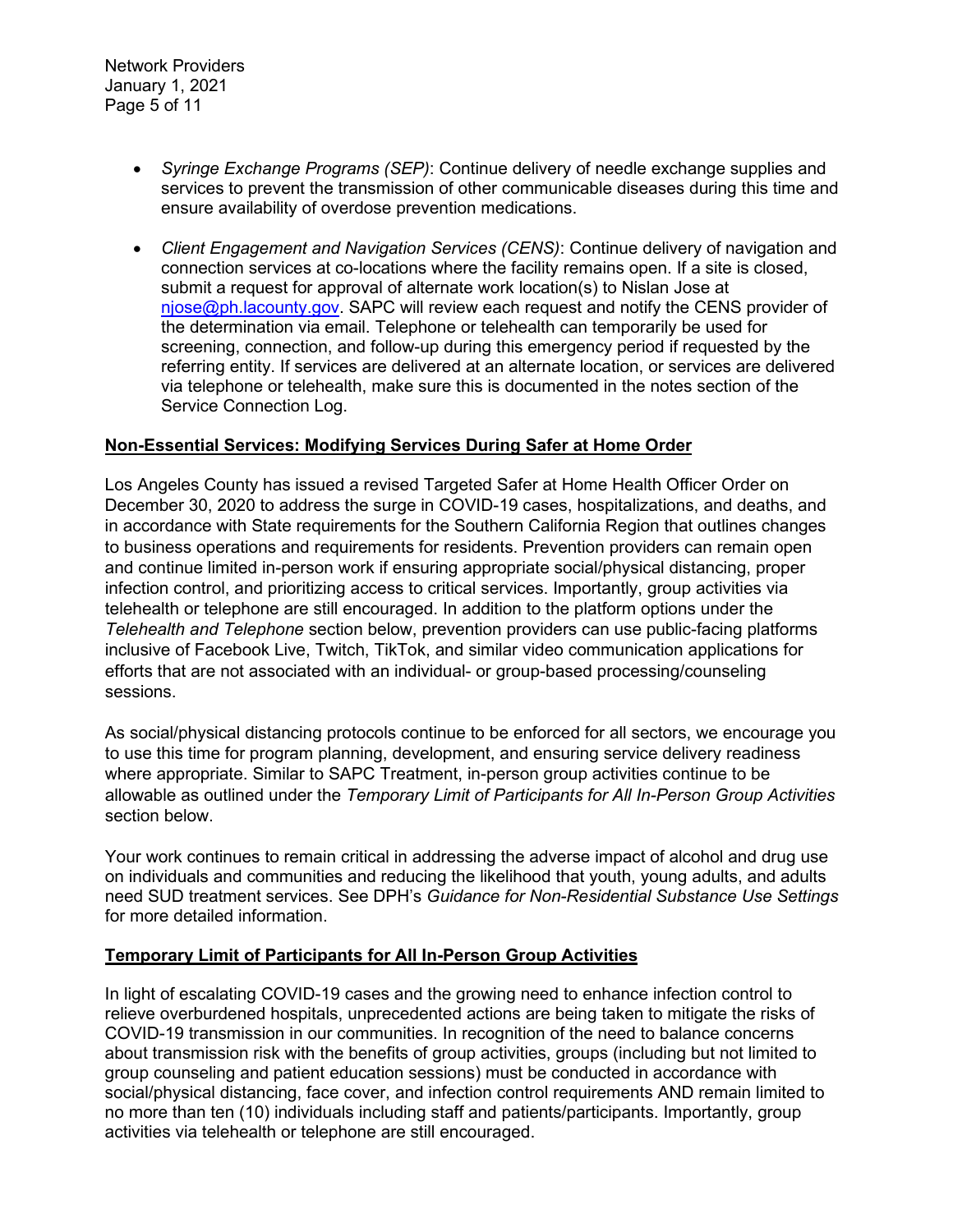Network Providers January 1, 2021 Page 6 of 11

These actions are necessary to support the community-wide efforts to minimize disease spread through the limitation of group gatherings and activities. DPH and SAPC will continually reassess these temporary modifications of group activities and modify allowances based on COVID-19 transmission risks and considering the risks and benefits of clients, staff, and communities. Providers are encouraged to explore approved online platforms to deliver these services as groups may be offered via telehealth and telephone.

### **Telehealth and Telephone – Flexible Service Options**

To encourage continued patient participation and reduce COVID-19 transmission, DHCS clarified that during this public health emergency period, providers can deliver all services using telephone and telehealth in accordance with the DHCS Mental Health and Substance Use Disorder Information Notice [18-011](https://www.dhcs.ca.gov/services/MH/Documents/Information%20Notices/IN%2018-%20Network%20Adequacy/MHSUDS_IN_18-011_Network_Adequacy.pdf) inclusive of other [DHCS Medi-Cal Policy](https://www.dhcs.ca.gov/provgovpart/Pages/Telehealth.aspx) or temporary modifications as outlined in the DHCS Behavioral Health Information Notice 20-009 and the DHCS Behavioral Health FAQ document. This temporary allowance includes the initial American Society of Addiction Medicine (ASAM) assessment and consultations between counselor and Licensed Practitioners of the Healing Arts (LPHA) to establish medical necessity, as well as all subsequent services after the establishment of medical necessity, in accordance with State allowances. Importantly, this includes:

- Documentation must be included if services are delivered via telehealth or telephone; all other SAPC required documentation remains in place.
- Ink or electronic signatures are not required if it is documented that the patient is participating via telephone or telehealth due to COVID-19.
- Calls do not need to originate from a Drug Medi-Cal (DMC) certified site during this COVID-19 emergency period.
- Allowable staff positions, working within their scope of practice may deliver services via telehealth and/or telephone (i.e., assessment, treatment planning, crisis intervention, individual counseling, group counseling, collateral services, case management, Recovery Support Services, patient education) in any location that maintains patient confidentiality and patients may participate in telehealth services at any location of their choice.
- SAMHSA has released [guidance](https://www.samhsa.gov/sites/default/files/faqs-for-oud-prescribing-and-dispensing.pdf) that an initial evaluation by telehealth or telephone is now allowable for buprenorphine.
- Telephone services can also be offered in primary prevention and CENS office settings during this COVID-19 emergency period.

Although providers may offer services as described above, they may NOT close offices and must remain open as SUD treatment is considered an essential service. Providers may adjust scheduling to reduce the number of staff working in-person to minimize potential exposure as long as this does not negative impact the ability to accept walk-ins, answer phones, address patient need or any other essential service. See section Site Closures or Service Reductions.

During this public health emergency period, federal guidance has modified restrictions on allowable telehealth platforms: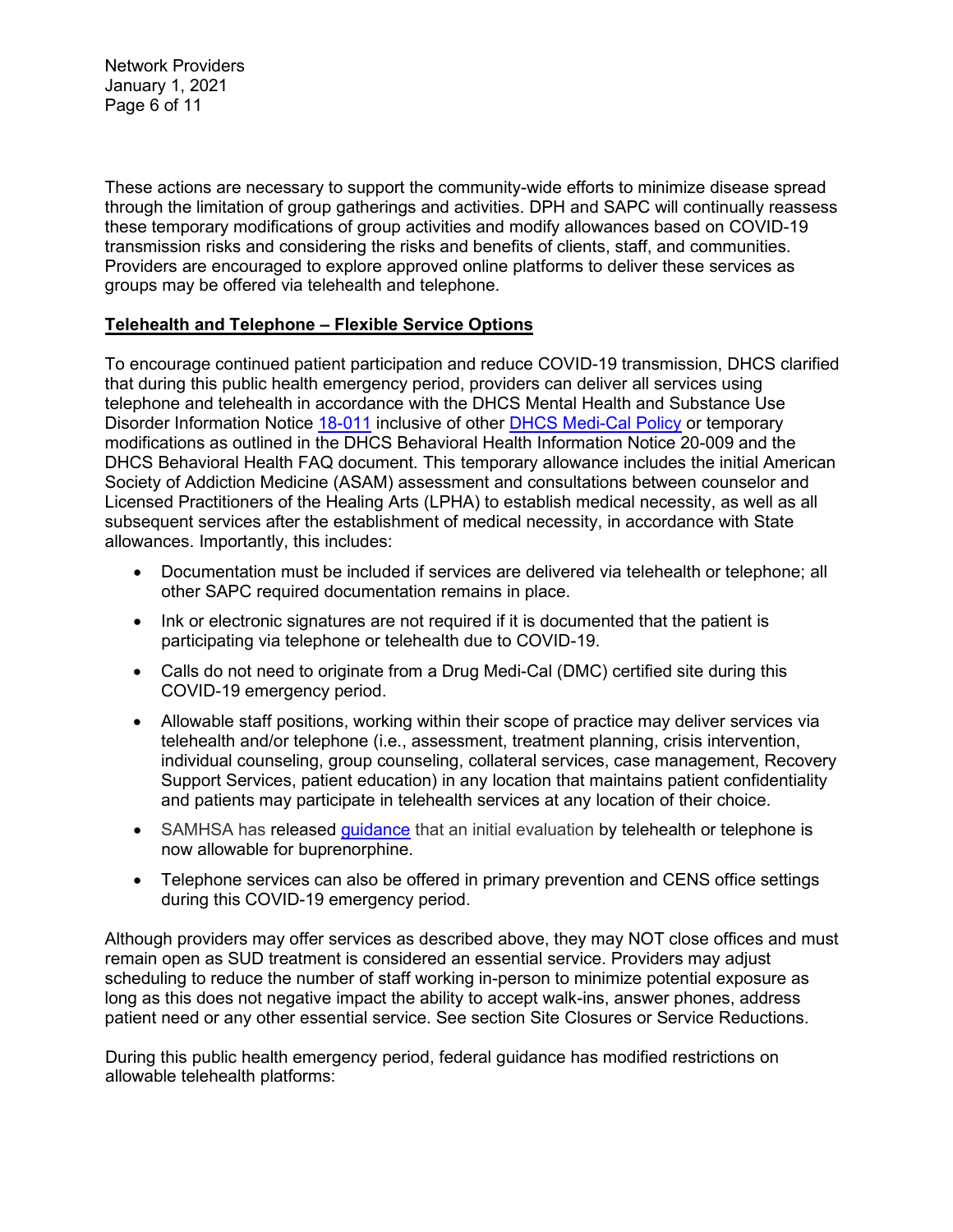Network Providers January 1, 2021 Page 7 of 11

- *Temporarily Allowable Platforms*: Non-public facing popular video chat applications include Apple FaceTime, Facebook Messenger video chat, Google Hangouts video, Skype, Whatsapp video app, and Zoom.
- *Non-Allowable Platforms*: Facebook Live, Twitch, TikTok, and similar video communication applications that are public-facing applications.

Though providers may continue to operate under the temporarily allowable platforms, SAPC strongly encourages providers to begin the transition to a HIPAA Compliant platform. There is no information on when the temporary allowance will be rescinded so beginning the transition now will allow additional time to support a smoother transition. To ensure compliance with regulations, Network Providers must submit the Telehealth Attestation Form to Contract Management and Compliance Unit at [SAPCmonitoring@ph.lacounty.gov.](mailto:sapcmonitoring@ph.lacounty.gov)

### **Personal Protective Equipment, Other Essential Supplies, and Testing**

Over the course of the pandemic, COVID-19 cases have continued to increase in the community and new strains appearing to be more contagious are starting to emerge in California and other parts of the United States. Therefore, SAPC providers will need to identify strategies for optimizing their supply of Personal Protective Equipment (PPE). PPE includes, but is not limited to, surgical masks, face shields, gloves, gowns, and eye protection; and other essential supplies includes, but is not limited to, non-medical cloth face coverings and hand sanitizer. Providers should also obtain a thermometer (infrared, if possible) to check staff and patient/participant temperatures at least once per day, and particularly when there has been a confirmed COVID-19 positive case (staff or patient/participant).

Providers are responsible to securing all the needed PPE to safely provide services. DPH has also identified a distributor where providers can purchase PPE at wholesale prices. Providers may visit [www.lovla.org](http://www.lovla.org/) to procure the needed PPE. DPH may provide additional PPE to providers, as supplies allow, to supplement provider PPE inventories. For more information on PPE, please reach out to [ddeniz@ph.lacounty.gov.](mailto:ddeniz@ph.lacounty.gov)

Residential, inpatient withdrawal management, and recovery bridge housing settings also need to implement a targeted COVID-19 testing strategy for asymptomatic residents in accordance with DPH's Targeted Testing Guidance for Congregate Residential Facilities guidance.

Providers must follow PPE guidance for residential and non-residential settings available on the DPH and SAPC COVID-19 websites.

### **Technical Assistance and Support**

Transitioning to telephone and telehealth whenever possible to deliver treatment services is critical to slowing COVID-19 transmission and maintaining continuity of care for patients. Network providers who would like assistance in launching or growing their use of these formats of service delivery in outpatient and residential settings can request technical assistance from the California Institute for Behavioral Health Solutions (CIBHS) by reaching out to Belia Sardinha at [bsardinha@ph.lacounty.gov.](mailto:bsardinha@ph.lacounty.gov) SAPC is also working with CIBHS to deliver web-based training sessions on these topics.

### **Funding Support for Continued Treatment Service Delivery**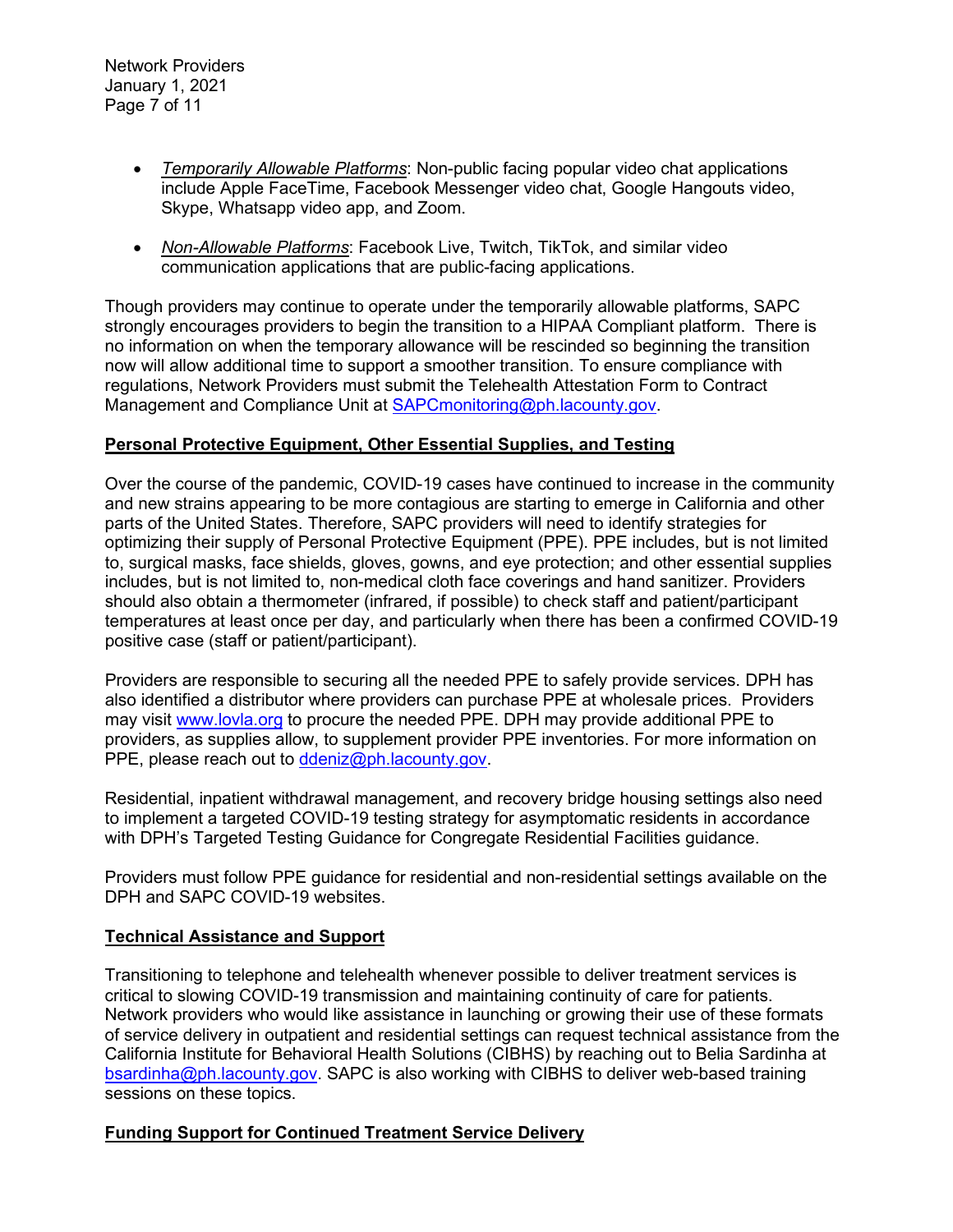Network Providers January 1, 2021 Page 8 of 11

SAPC is committed to supporting network providers who are fulfilling their role as essential health care workers and facilities in spite of concerns about COVID-19. Therefore, SAPC is modifiying its reimbursement structure for Fiscal Year 2020 – 2021 (July 1 2020 through June 30, 2021) to settle at actual allowable costs where final payment will be reduced by the total nonreplaceable claims (specifically legitimate local/State denials that cannot be resubmitted and approved) and associated disallowances incurred over the Fiscal Year. $^3\,$  $^3\,$  $^3\,$  Therefore, it remains critical to continue to work and resolve denials during the pandemic period and submit corrections as allowable. Actual costs incurred for this period will be settled during cost reporting with interim recoupments as outlined below.

Patients must continue to be admitted and served during the entire fiscal year and throughout the duration of the pandemic, therefore, SAPC's Contract Management and Compliance Section and the Finance Services Section will review the volume of claims submitted monthly and reach out to agencies and sites as needed and with consideration of any required residential and inpatient closures due to DPH outbreak requirements. Any changes to days or hours of operations must be immediately reported to SAPC (see *Site Closures and Service Reductions* section below).

For all treatment levels of care (excluding Opioid Treatment Programs), the Finance Services Section will take the following actions to determine prorated cost-based payments:

- 1. **July 2020 through December 2020**: A payment will be made by February 2021 based on the higher of the average of fee-for-service claims from July 2019 through January 2020 or current monthly fee-for-service claims for this term. [4](#page-7-1) Network Providers must submit substantiated costs (e.g., General Ledger detail) for this period by February 28, 2021 and any variation will be recouped in subsequent cost-based payments (see #2).
- 2. **January 2021 through June 2021**: A monthly payment will be made by the  $25<sup>th</sup>$  of the subsequent service month based on the higher of the average of fee-for-service claims from July 2019 through January 2020 or current monthly fee-for-service claims for this term.[5](#page-7-2) Network Providers must submit substantiated costs (e.g., General Ledger detail) for this period by July 31, 2021 and any variation will be recouped in subsequent fee-for-service payments.

If the payment is significantly below your average monthly costs, you may email Edita Mendoza at [emendoza@ph.lacounty.gov](mailto:emendoza@ph.lacounty.gov) with the subject line "COVID-19 Cost Payments" to inquire if a payment adjustment can be made with appropriate documentation. Any increase in payment amount will be reviewed, and if applicable approved, by the SAPC Division Director.

This reimbursement methodology above does not apply to the following services:

<span id="page-7-0"></span><sup>&</sup>lt;sup>3</sup> Contract augmentation processed after January 1, 2021 will be based on utilization given the shift in reimbursement for the remainder of the fiscal year and will not be processed solely for the reason of covering allowable expenditures. Contract augmentation requests received after April 30, 2021 may be denied.

<span id="page-7-1"></span><sup>4</sup> This is the same methodology and data period used for the similar payment which occurred between March 2020 and June 2020 since it is likely the most stable data period for the majority of providers and levels of care.

<span id="page-7-2"></span><sup>5</sup> This is the same methodology and data period used for the similar payment which occurred between March 2020 and June 2020 since it is likely the most stable data period for the majority of providers and levels of care.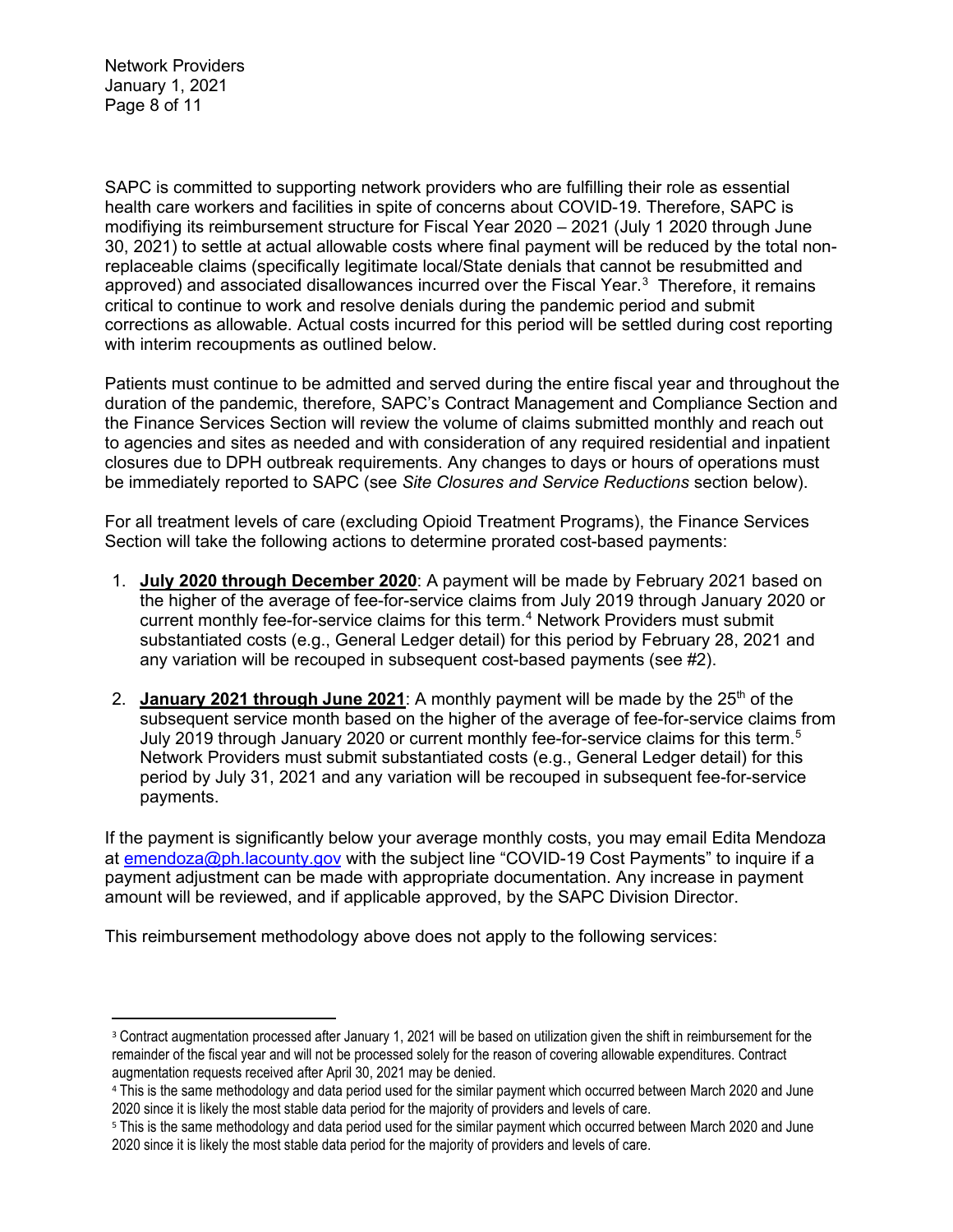- 1. Opioid Treatment Programs are only eligible for cost reimbursement payments if also submitting a cost report to SAPC for Fiscal Year 2020-2021, otherwise a needs-based Transitional Payment may be allowable [\(MHSUDS 19-005\)](https://www.dhcs.ca.gov/formsandpubs/Documents/MHSUDS%20Information%20Notices/MHSUDS-Information-Notice-19-005-NTP-Cost-Reporting.pdf).
- 2. Prevention contracts will continue to settle at cost.
- 3. CENS contracts will continue to settle at staff hours.

Providers with a new or pending augmentation must continue to deliver services and admit new patients. Billing cannot be submitted until the augmentation has been processed. Once the request has been processed, providers may submit service claims. Augmentation approvals are based on a provider's performance, utilization of funds, and overall network need. Please contact your assigned Contract Program Auditor for status updates on your request.

SAPC will continue to evaluate the need for reimbursement changes as this public health emergency evolves.

### **Allowable Costs for Prevention and Treatment Providers**

As you consider your expenditures for this period, please know that staffing, benefits, and infrastructure costs are allowable for those who are telecommuting and using telephone or telehealth to continue serving prevention participants or treatment patients (as outlined in the Treatment Plan, even if sessions are shorter due to the need to accommodate their caseloads).

This is important as staff who are exhibiting any COVID-19 symptoms must abide by DPH's Home Isolation Order. Staff who may have been exposed to COVID-19 or who have been in close contact (as defined by being within 6 feet for 15 minutes or more over a 24-hour period or had unprotected contact with body fluids and/or secretions from someone with COVID-19) with a symptomatic patient/participant must also abide by DPH's Home Quarantine Order. If these staff become ill and unable to work, they should be offered compensated sick/personal time.

Operationalizing telehealth, and supporting staff who are unable to work, are allowable costs and could be included, if within the executed contract amount. Investing in a compliant telehealth platform should also be considered beyond the COVID-19 public health emergency. A budget modification will be required, however, if the change increases by 10 percent of the line-item.

#### **Compliance Monitoring**

SAPC will continue to conduct compliance activities remotely and limit onsite visits during this COVID-19 emergency period. Onsite visits will include critical oversight and technical assistance as it relates to issues such as health and safety or extensive non-compliance issues.

Inability to meet required timeframes will be noted in monitoring reports, but SAPC will not issue citations or disallowances if it is documented that DMC timeframes could not be adhered to due to the patient's inability to attend services or coverage was not possible due to significant workforce reductions. Examples include, but may not be limited to:

- Minimum service hours for outpatient and intensive outpatient, including the delivery of one required service every 30-days (DHCS DMC and Title 22);
- Minimum weekly service hours for residential when one clinical service is provided daily;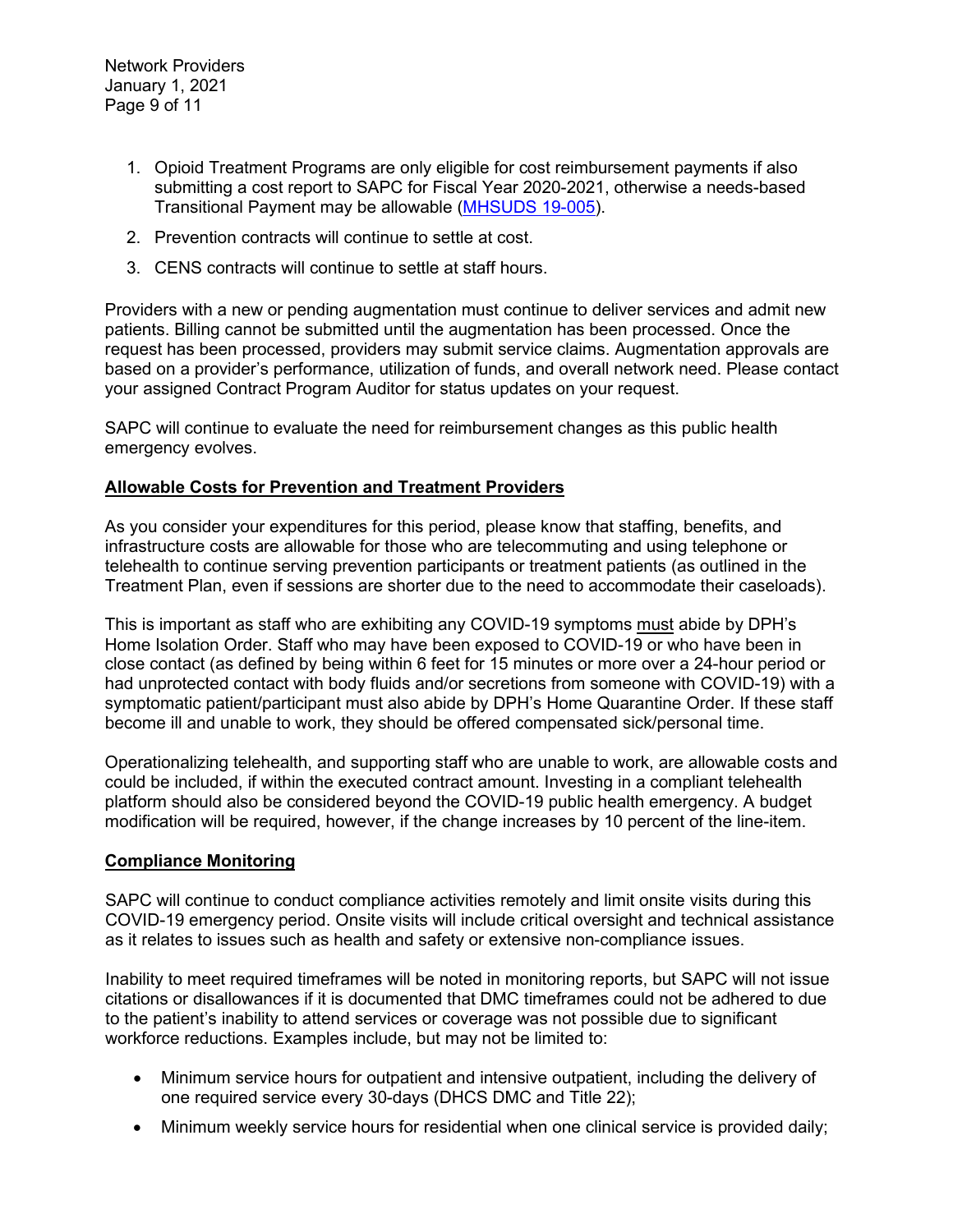Network Providers January 1, 2021 Page 10 of 11

- On-time completion and signatures on mandated documents (assessment, physical, health questionnaire, treatment plan per Title 22); and
- On-time co-signature of documents.

Importantly, providers are not expected to get required signatures from patients who receive services during the time period of the COVID-19 public health emergency but must document the reason for the missing or late signature in all instances. When the public emergency ends, providers should obtain signatures from all patients per usual, but signatures cannot be backdated. Providers are not expected to obtain signatures on these documents for patients that started and discontinued services during the COVID-19 public health emergency. California Outcome Measurement System (CalOMS) data reporting is a federal requirement and is not suspended.

SAMHSA has issued [new guidance](https://www.samhsa.gov/sites/default/files/covid-19-42-cfr-part-2-guidance-03192020.pdf) that allows providers to share patient information that would normally be protected under 42 CFR Part 2 in instances of a bona fide medical emergency. Usage of the medical emergency exception must be documented by providers.

In all instances, the inability to meet these requirements must be appropriately documented in the patient's file with an indication of how and why COVID-19 impacted care. Any disallowances as a result of a federal or state audit, however, will be recouped by SAPC.

Unless modifications to requirements during the COVID-19 emergency period are otherwise indicated by DHCS or SAPC, treatment providers are expected to maintain compliance with all applicable local, state, and federal requirements.

### **Site Closures or Service Reductions**

Accessing SUD services during this public health emergency may be more critical for some patients to reduce the risk of relapse. Providers must ensure that services described in your SAPC Agreement, with the considerations and allowances described in this document, remain in effect. In accordance with the SUSPENSION OR TERMINATION FOR DEFAULT section of your agreement, the County may suspend or terminate a contract if the contractor fails to perform any contracted services.

For service hour reductions or temporary site closures, providers must submit a request which includes the justification for why such service reductions or closures are necessary, a plan to resume contracted business hours, and how the provider will ensure the ability to continue to provide services, including admitting new patients. Providers must submit an electronic letter addressed to Dr. Gary Tsai, Division Director, and emailed to Daniel Deniz at [ddeniz@ph.lacounty.gov](mailto:ddeniz@ph.lacounty.gov) prior to, or immediately upon changes, that outlines the emergency procedures and duration. SAPC's Contract Management and Compliance Unit will reach out to the impacted provider and sites.

### **Effective Period**

This public health emergency continues to evolve and SAPC will update this Informational Notice as new information becomes available. This guidance will be effective starting January 1, 2021 and will remain in effect until further revision and notification, except as outlined under the Funding Support for Continued Treatment Service Delivery section above.